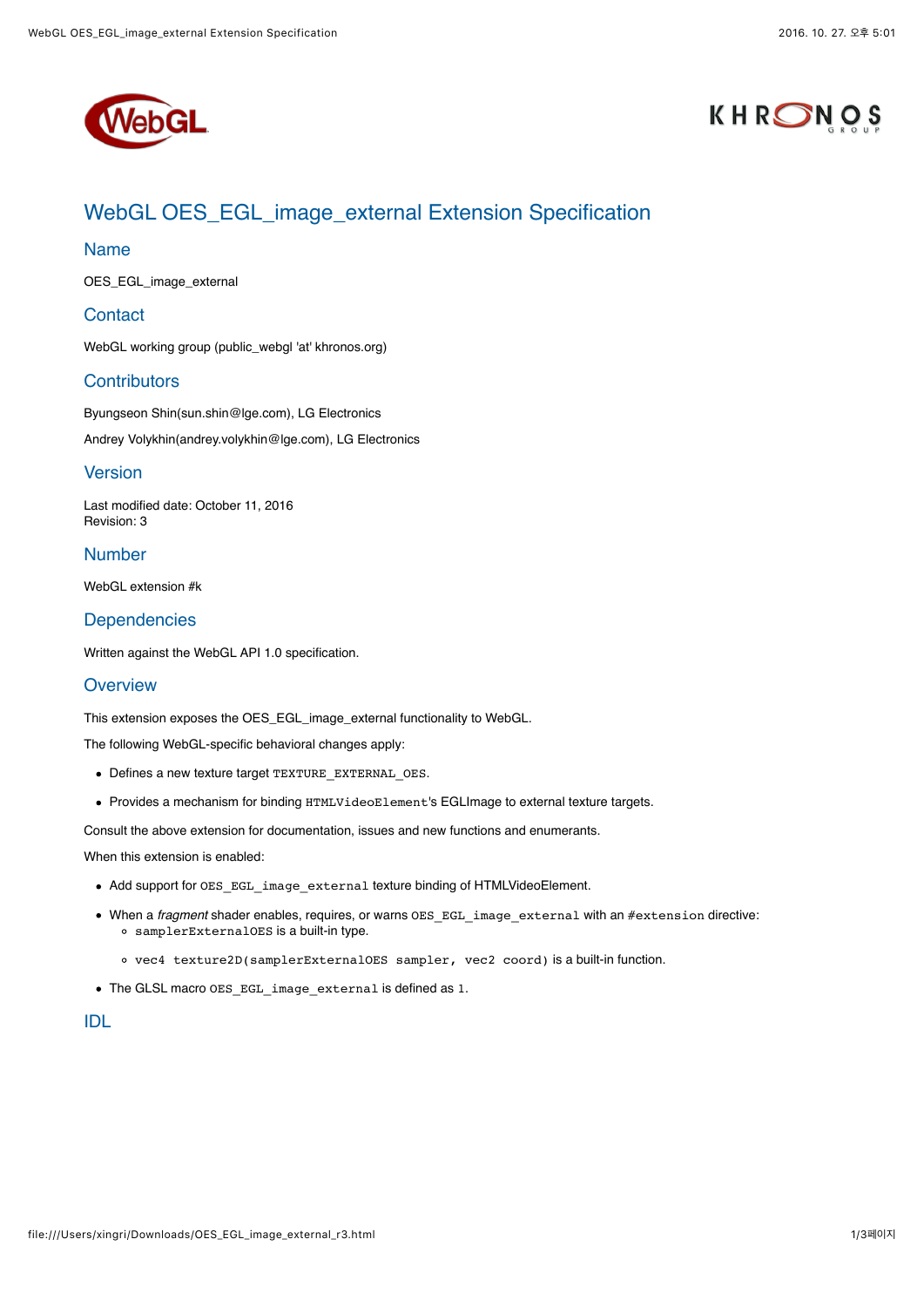```
[NoInterfaceObject]
interface OESEGLImageExternal {
    const GLenum TEXTURE EXTERNAL OES = 0x8D65;
    const GLenum SAMPLER_EXTERNAL_OES = 0x8D66;<br>const GLenum TEXTURE BINDING_EXTERNAL_OES = 0x8D67;
    const GLenum TEXTURE_BINDING_EXTERNAL_OES
    const GLenum REQUIRED TEXTURE IMAGE UNITS OES = 0x8D68;
     [RaisesException] void EGLImageTargetTexture2DOES(
         GLenum target, HTMLVideoElement video);
};
```
## Sample Code

This a fragment shader that samples a video texture.

```
#extension GL OES EGL image external : require
 precision mediump float;
varying vec2 v texCoord;
 //uniform sampler2D uSampler;
 uniform samplerExternalOES uSampler;
 void main(void) {
  gl FragColor = texture2D(uSampler, v texCoord);
 }
```
This shows application that renders video using proposed extension.

```
 var videoElement = document.getElementById("video");
 var videoTexture = gl.createTexture();
 function update() {
    var ext = gl.getExtension('OES EGL image external');
    if(ext !==- \text{null}){
         gl.bindTexture(ext.TEXTURE_EXTERNAL_OES, videoTexture);
        ext.EGLImageTargetTexture2DOES(ext.TEXTURE EXTERNAL OES, videoElement);
        gl.bindTexture(ext.TEXTURE_EXTERNAL_OES, null);
     }
 }
 function render() {
     gl.clearColor(0.0, 0.0, 1.0, 1.0);
     gl.clear(gl.COLOR_BUFFER_BIT);
     gl.bindBuffer(gl.ARRAY_BUFFER, squareVerticesBuffer);
     gl.vertexAttribPointer(vertexPositionAttribute, 3, gl.FLOAT, false, 0, 0);
     gl.activeTexture(gl.TEXTURE0);
    gl.bindTexture(ext.TEXTURE_EXTERNAL_OES, videoTexture);
     gl.uniform1i(gl.getUniformLocation(shaderProgram, "uSampler"), 0);
     gl.drawArrays(gl.TRIANGLE_STRIP, 0, 4);
 }
```
Application renders each video frames into WebGL canvas based on game-loop pattern.

```
 update();
 while (true) {
    processInput();
    render();
 }
```
#### Conformance Tests

**Issues**